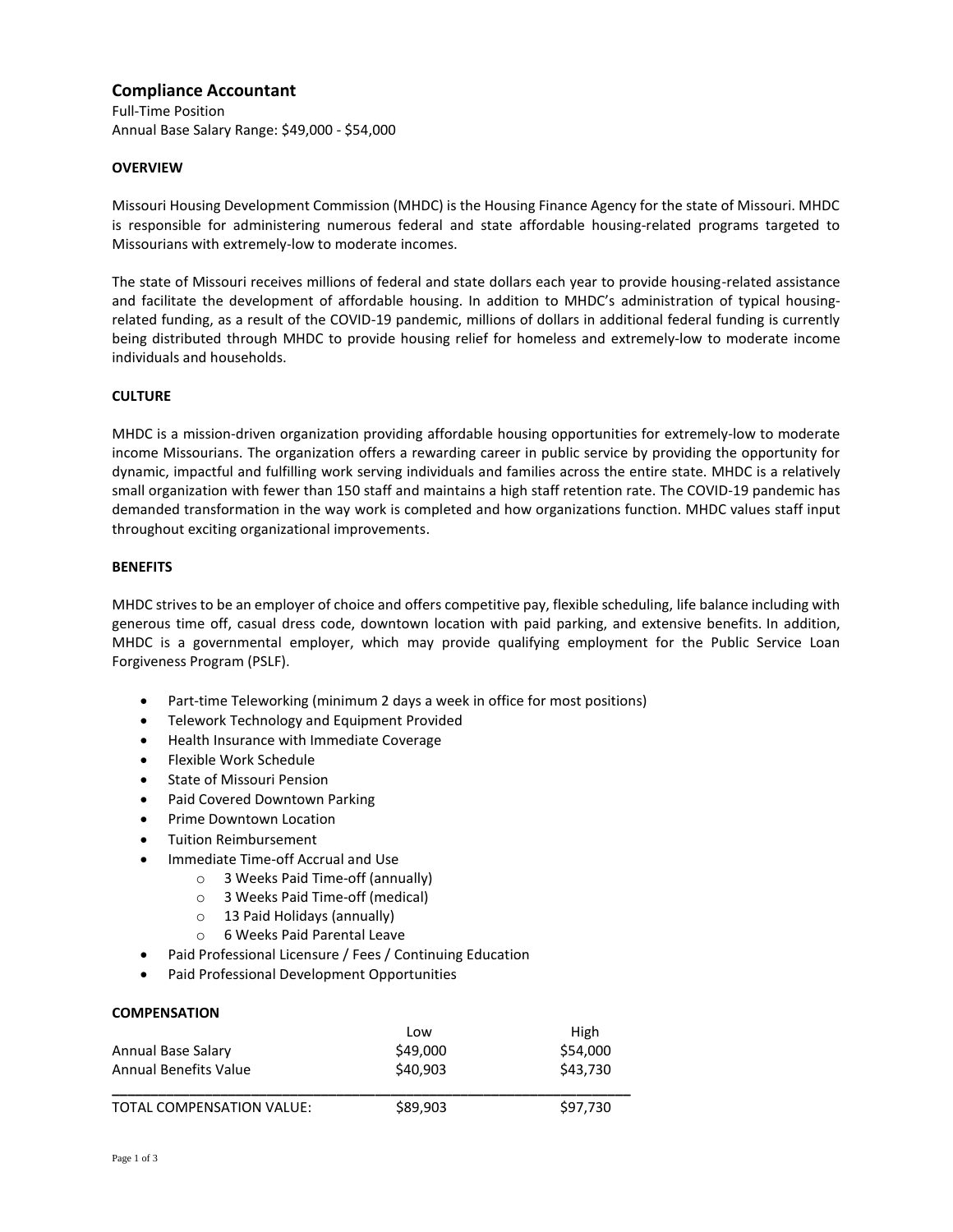\*Actual total compensation is based on benefit elections.

# **WORKING REQUIREMENTS**

- Part-Time Teleworking equipment will be provided
- In-office (up to full-time) in the St. Louis, Missouri office

### **ROLES AND RESPONSIBILITIES**

MHDC is seeking a full-time Accountant to ensure that financial statements and budget reporting are accurate and complete for compliance purposes.

#### **ESSENTIAL DUTIES**

- Makes determination as to the need and amount of any rent increase and transmits appropriate correspondence and documentation to property detailing the decision.
- Ensures that financial statements and budget reporting requirements for developments are met in a timely fashion and takes appropriate follow-up action when required.
- Reviews and analyzes financial statements and budgets for required content and to identify any errors or discrepancies.
- Communicates with developments to obtain and clarify information to resolve any content, error, or discrepancy issues.
- Reviews distribution of surplus cash.
- Updates owners' equity calculations.
- Responsible for processing insurance claim loss requests and reporting such information to MHDC management.
- Reviews requests for replacement reserve, residual receipts, and other escrows releases for completeness, funds availability, and program compliance requirements in a timely fashion.
- Follows up and communicates with Reporting Agencies and developments to report and resolve problems.
- Compiles financial data and prepares reports and studies as needed on all programs assigned to MHDC and this position.
- Ensures that development accounting files are complete and takes appropriate action to resolve any deficiencies in the files.
- Presents any findings of non-compliance or potential trouble to supervisor for review.
- Upon direction, communicates non-compliance findings to the developments and follows up until resolved.
- Compiles and assimilates data to respond to development and agency requirements.
- Reviews files and corresponds with other MHDC staff to ascertain that property is in compliance with necessary requirements of applicable programs.
- Transmits correspondence and any necessary documentation as result of appeal reviews.
- Notifies and updates supervisor of any impending and continuing development problems.
- Must comply with all policies of MHDC.
- Must comply with any reasonable request of any member of management.
- Conduct self in a professional manner and project a positive image of the agency at all times through communications, attitude, and appearance.
- Perform other related duties as assigned.